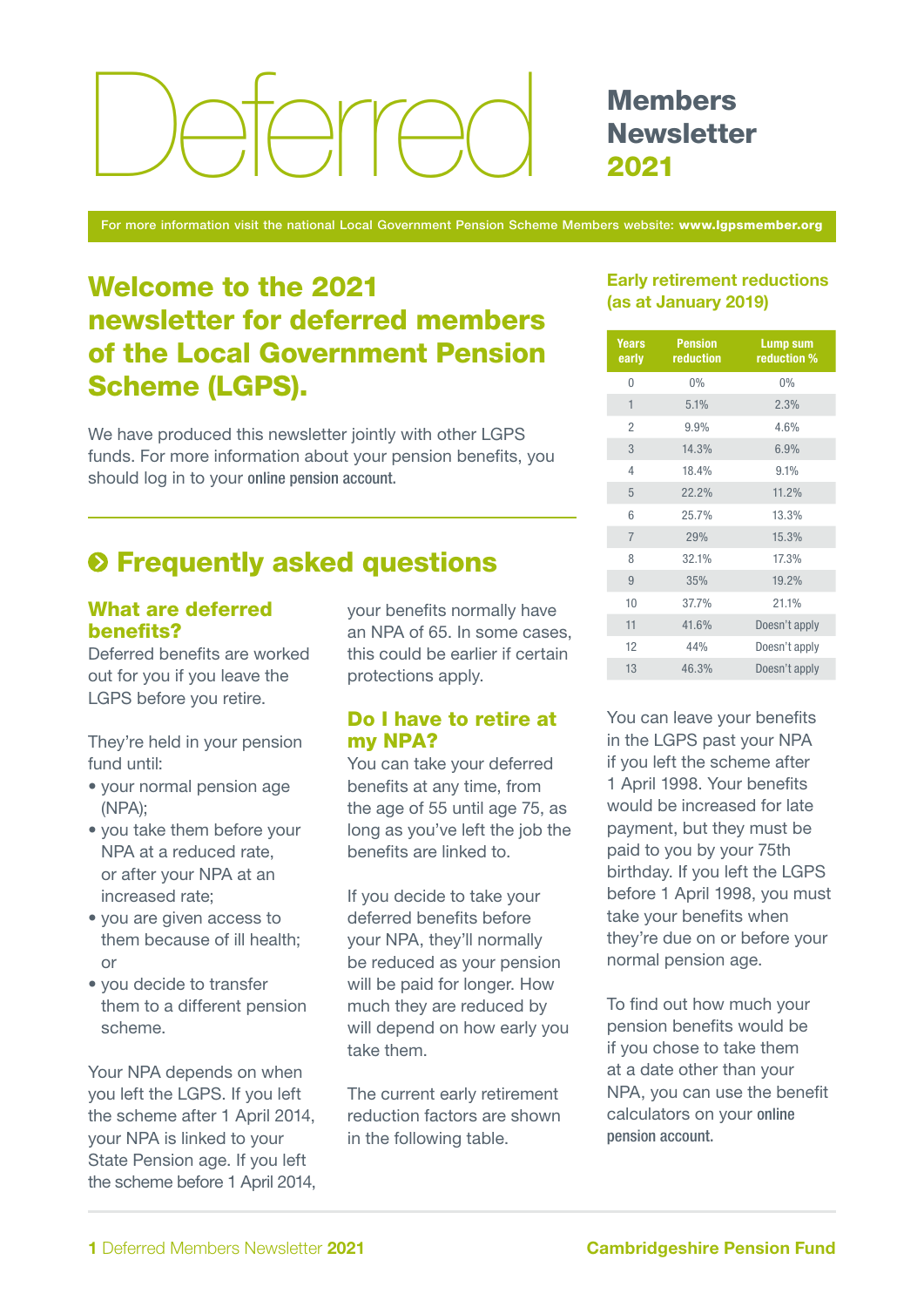### Can I take my deferred benefits if I can't work because of ill health?

If you can't work because of ill health, you may be able to have your benefits paid in full, with no reductions, whatever your age was when you left the LGPS. For your application to be approved, you must be permanently incapable of doing the job you were in when you left the LGPS.

If you think this may apply to you, contact your former employer. They will then ask an independent occupational health physician to give an opinion before they decide whether they can approve your application.

### How do my deferred benefits keep their value against inflation?

Every April, your deferred benefits are adjusted in line with inflation. The increase applied to your benefits is measured by the Consumer Price Index (CPI) as at the previous September. For April 2021, this is 0.5%.

If you became a deferred member before 1 April 2020, you'll get the full 0.5% increase. If you became a deferred member after 1 April 2020, a proportion of the 0.5% increase will be added to your pension.

### What happens to my deferred benefits if I die?

If you die while you're a deferred member of the LGPS, a lump-sum death grant and survivor's pension may be due to your loved ones.

If you left the LGPS before 1 April 2008, the death grant would be the same as your lump-sum retirement grant shown on your statement, including any pension increases since you left the scheme.

If you left on or after 1 April 2008, the death grant would be five times your deferred pension, as well as any pension increases since the date you left.

After your death, a pension may be paid to:

- your husband, wife or registered civil partner;
- any eligible children; or
- if you were a member of the LGPS on or after 1 April 2008, someone you live with as if you were married.

To find out how much your dependants could get, log in to your [online pension account.](https://lgssmember.pensiondetails.co.uk/home/login/index2.html) You can also use this system to tell us who you would like the death grant to be paid to.

### How do I update my personal details?

If any of the personal details shown on your statement have changed, you can update them online by logging in to your [online](https://lgssmember.pensiondetails.co.uk/home/login/index2.html)  [pension account.](https://lgssmember.pensiondetails.co.uk/home/login/index2.html) Or, you can let us know by filling in a form (such as the update form) on our [website.](https://lgssmember.pensiondetails.co.uk/home/members/lgps/deferred-members/forms-and-resources/index.html) You should scan this form or take a photo

and email it to: [pensions@](mailto:pensions%40westnorthants.gov.uk?subject=) [westnorthants.gov.uk](mailto:pensions%40westnorthants.gov.uk?subject=) 

If your marital status has changed, we need to see a copy of your marriage certificate, civil partnership certificate or decree absolute, to make the change.

# **O** Extra protection if you were in the LGPS on 31 March 2012

Following the McCloud court case about age discrimination in pension schemes, the Government proposed extending the final pay 'underpin' to those who would have qualified for it but for their age.

The underpin was a protection introduced to protect older members when the scheme changed on 1 April 2014 from a final salary scheme to a CARE scheme. The underpin is a calculation we make to check whether pension benefits built up after 31 March 2014 would be higher if they were calculated under the old scheme rules or when calculated under the new scheme rules.

The changes to the LGPS rules which need to be made because of the McCloud court case aren't expected to be in place before April 2022.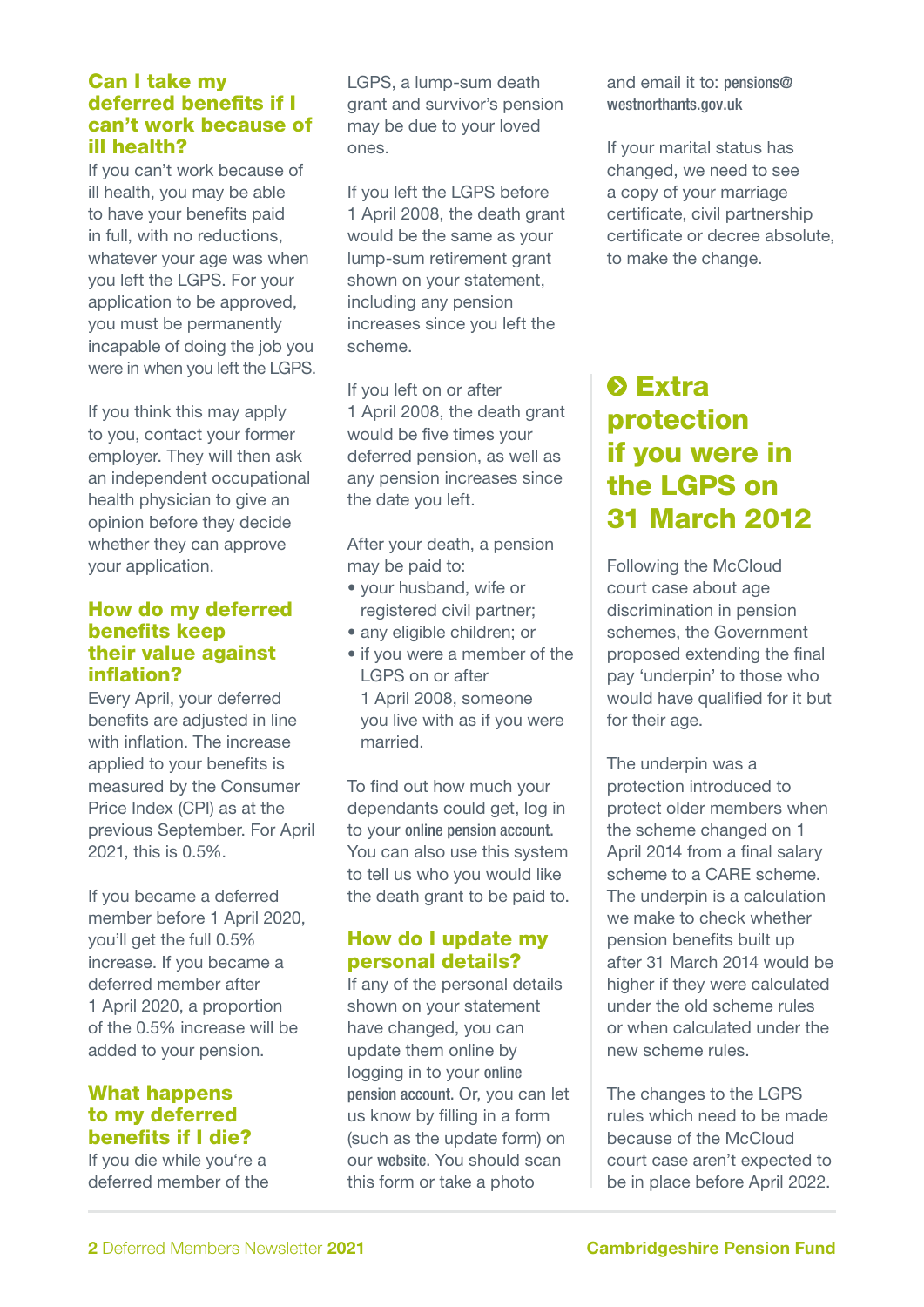# **O Exit payment cap**

In November 2020, the Government introduced a £95,000 exit cap (limit) on the amount of money a public-sector employer can pay when an employee leaves them. In February 2021, the Government reversed this rule and the cap no longer applies. However, the Government has said that it still plans to reform public-sector exit pay and that it will make some new proposals 'at pace', so there may be more changes to exit pay in the future. The exit cap does not apply to members with a deferred benefit. If you are also currently employed and pay into the LGPS and would like more information about the exit cap, contact your employer.



# **8 Rejoining the LGPS**

If you rejoin the LGPS with another pension fund, your new pension fund will ask if you have any LGPS pension benefits with other funds. It's important that you tell your new LGPS fund about any LGPS benefits you have with other funds.

You should do this as soon as possible because time limits apply to some of the options you have for transferring your previous LGPS benefits to your new fund.

Let your new fund know about your other LGPS benefits even if you do not

want to transfer them to your new fund, because you may need to fill in a form to say that you want to keep your benefits separate. You should also let your new fund know about any other pension benefits that you have with other pension schemes that you're interested in transferring into the LGPS.

If you rejoin the LGPS with the same fund, you may still have choices to make about your pension accounts, so it's important that you read and fill in any forms that your fund gives to you.

## Watch out for scammers

You may think that it could never happen to you, but pension scammers are experts at getting their hands on your hard-earned retirement savings. Scams are hard to spot because fraudsters often have credible websites and make false claims, such as being government-approved, to gain your trust. A scam may begin with a phone call out of the blue offering you a free pension review. This is pension 'cold calling' and it is illegal. Reject all unexpected offers. Research the company you're dealing with and always get impartial advice before making a decision about your pension. To find out more, visit: [www.fca.org.uk/scamsmart/](http://www.fca.org.uk/scamsmart/how-avoid-pension-scams) [how-avoid-pension-scams](http://www.fca.org.uk/scamsmart/how-avoid-pension-scams)